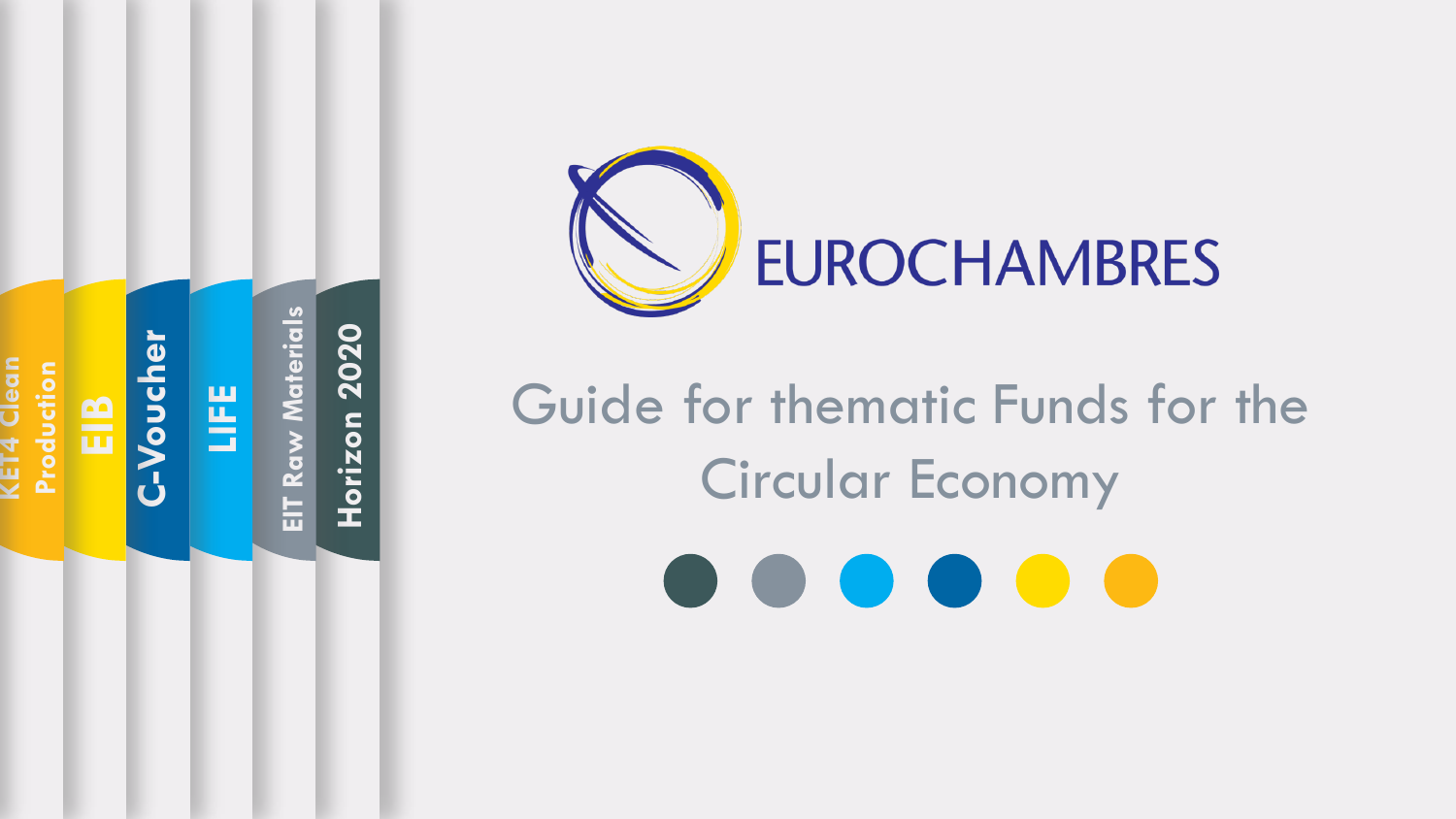## **HORIZON 2020**

**JROCHAMBRES** 

Criteria for Horizon 2020 programme [Admissibility](https://ec.europa.eu/research/participants/data/ref/h2020/other/wp/2018-2020/annexes/h2020-wp1820-annex-b-adm_en.pdf) [Eligibility](https://ec.europa.eu/research/participants/data/ref/h2020/other/wp/2018-2020/annexes/h2020-wp1820-annex-c-elig_en.pdf)



**C**

**-Voucher**

**EIB**

**KET4 Clean** 

 $\sqrt{E}$ 

Clean

**Production**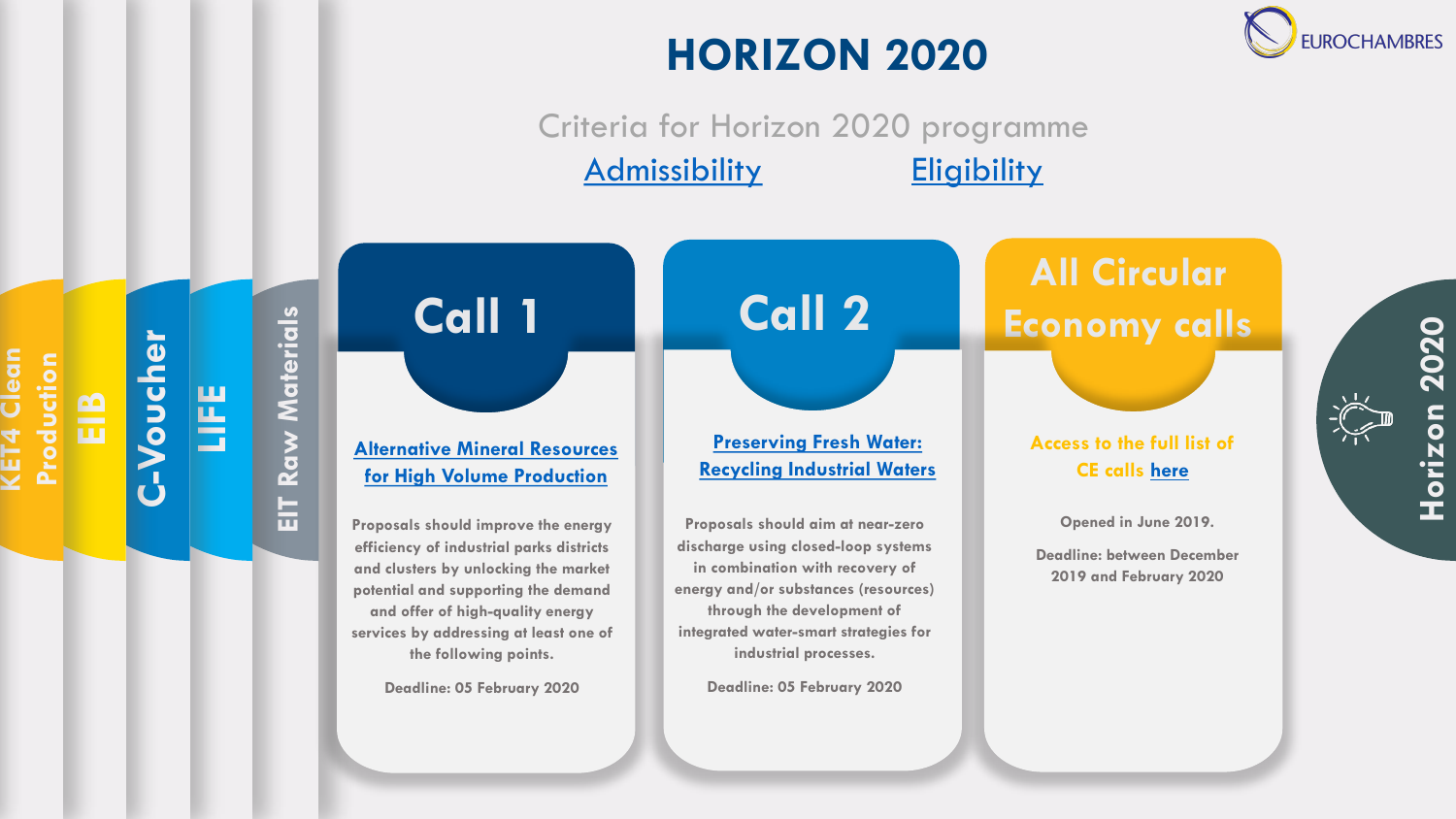## **EIT Raw Materials**

### Start -up Booster and SME call



### Start -up & SME Booster Program

The EIT RawMaterials "Start -up & SME Booster Program" is one of the EIT RawMaterials funding instruments dedicated to supporting third parties' activities, such as business creation by idea holders and growth support by start -ups and SMEs. SMEs will also get access to EIT RawMaterials partner network, participating in networking events, as well as gain visibility through EIT RawMaterials network channels.



**LIFE**

**C-Voucher**

**EIB**

**KET4 Clean** 

 $\frac{1}{4}$ 

an

**Production**

### Funding available

60,000€/SME (projects that will show a co -funding and ask support for non -recurring costs (not for shareholders personnel costs) will be positively evaluated).



### Deadline

Open all year long. But cut -off dates are: 15 March, 14 June and 20 September.



More information [https://eitrawmaterials.eu/booster](https://eitrawmaterials.eu/booster-call-2019/) -call -2019/



**IROCHAMBRES**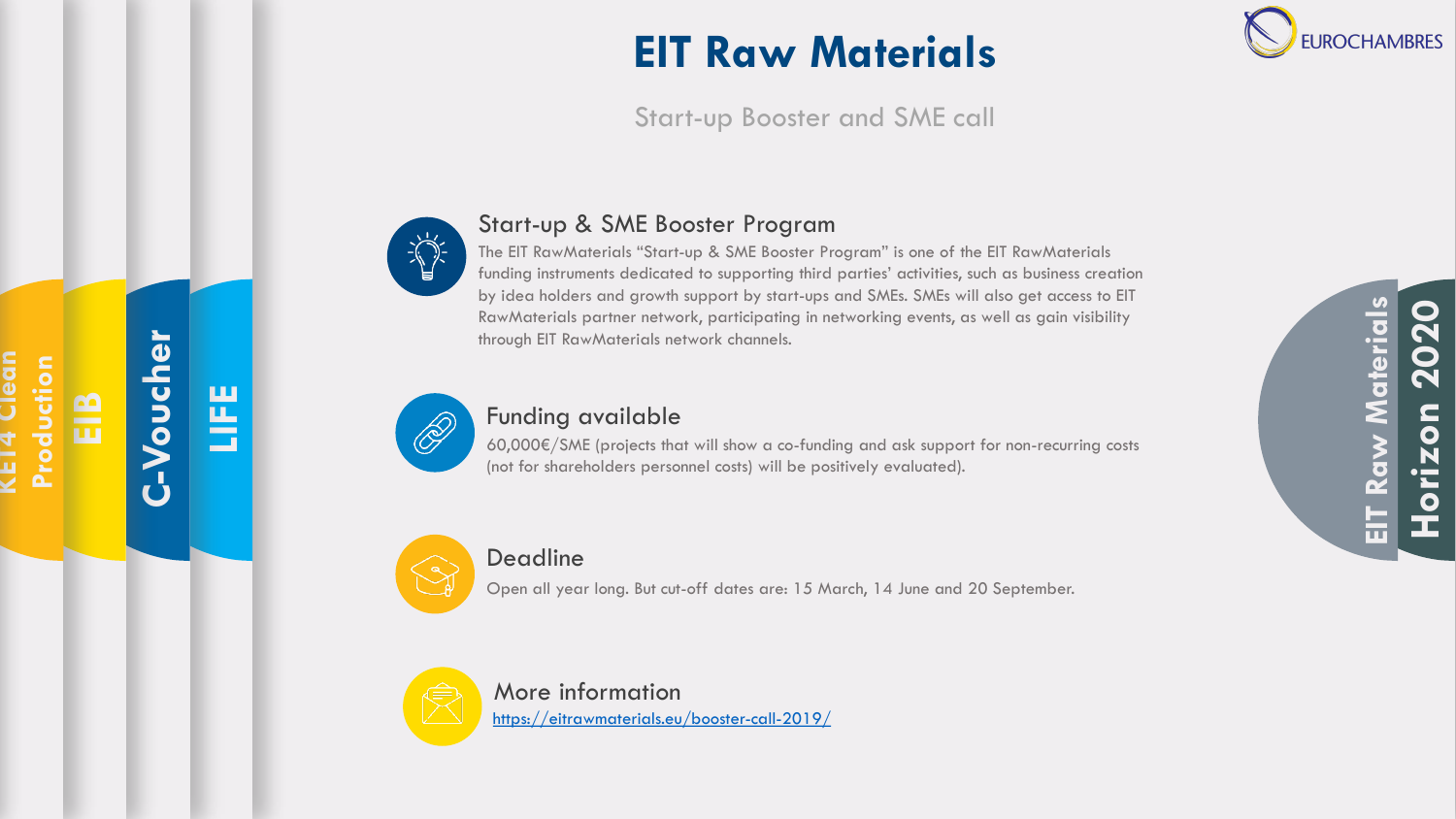## **LIFE**



The EU's funding instrument for the environment and climate action created in 1992. The current funding period 2014-2020 has a budget of €3.4 billion.



Funding: co-funding of up to 55% [More info](https://ec.europa.eu/easme/en/section/life/2019-life-call-proposals-traditional-projects-climate-action)

**C**

[More info](https://ec.europa.eu/easme/en/section/life/2018-life-call-proposals-traditional-projects-environment-and-resource-efficiency)

**-Voucher**

**EIB**

**KET4 Clean** 

**CET4 Clean** 

**Production**

Funding: co-funding of up to 60% Deadline: 24 September 2019 [More info](https://ec.europa.eu/easme/en/section/life/2019-call-proposals-preparatory-projects)

## **EIT Raw Materials Raw Materials Horizon 2020** 늡

**LIFE**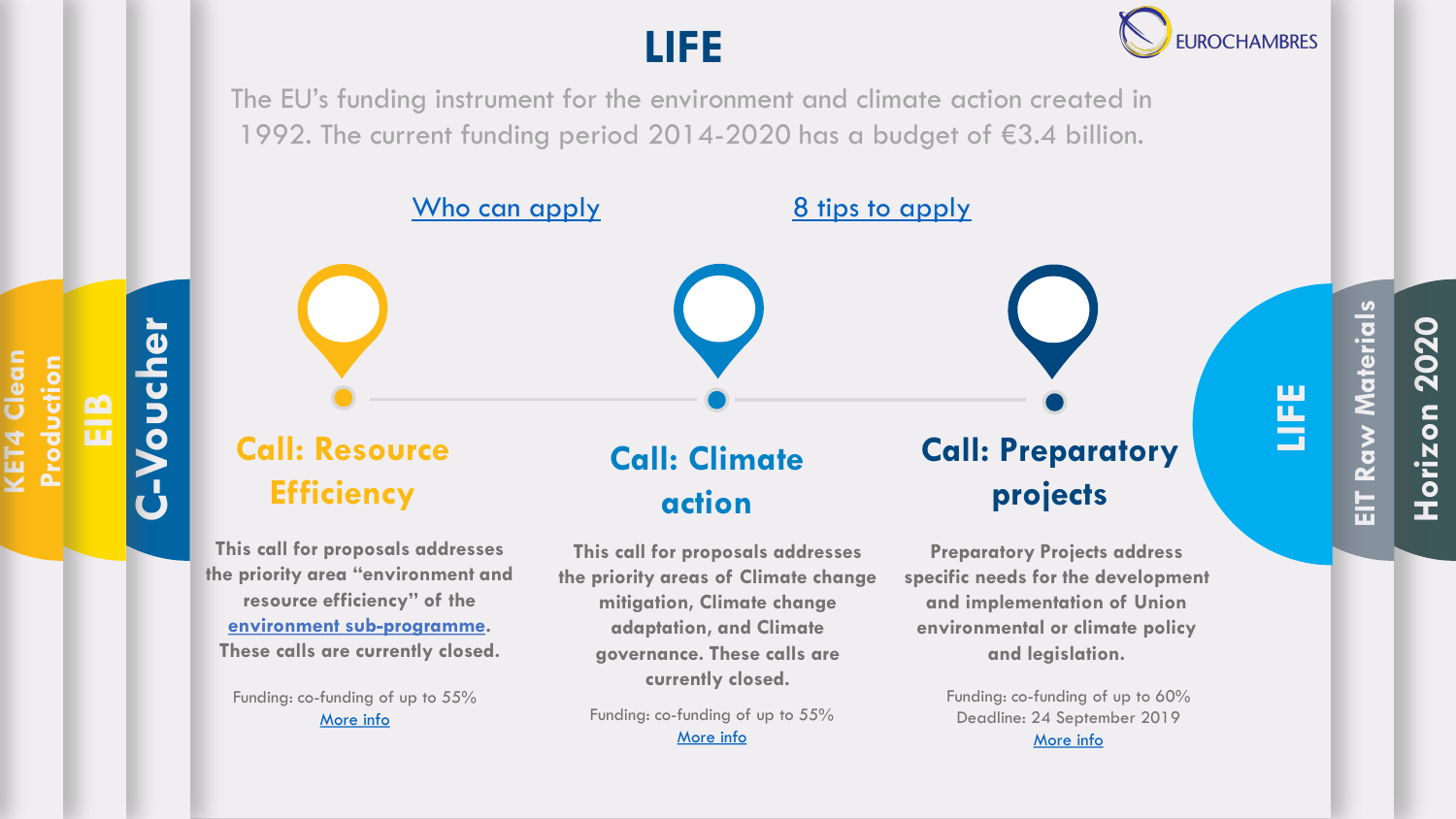## **C-Voucher**



66 European SMEs in the creation of new innovative business models with circular economy approach.



**EIB**

**KET4 Clean** 

**KET4 Clean** 

**Production**

**Value Chain Replication Programme**

9-month acceleration scheme Funding: 60,000€/SME [More info](https://c-voucher.com/opencalls/)

Create circular feasibility plan in a 3-month timeframe. Funding: 15,000€/adopter [More info](https://c-voucher.com/opencalls/)

**EIT Raw Materials**  Raw Materials **Horizon 2020** 늞

**LIFE**

**C**

**-Voucher**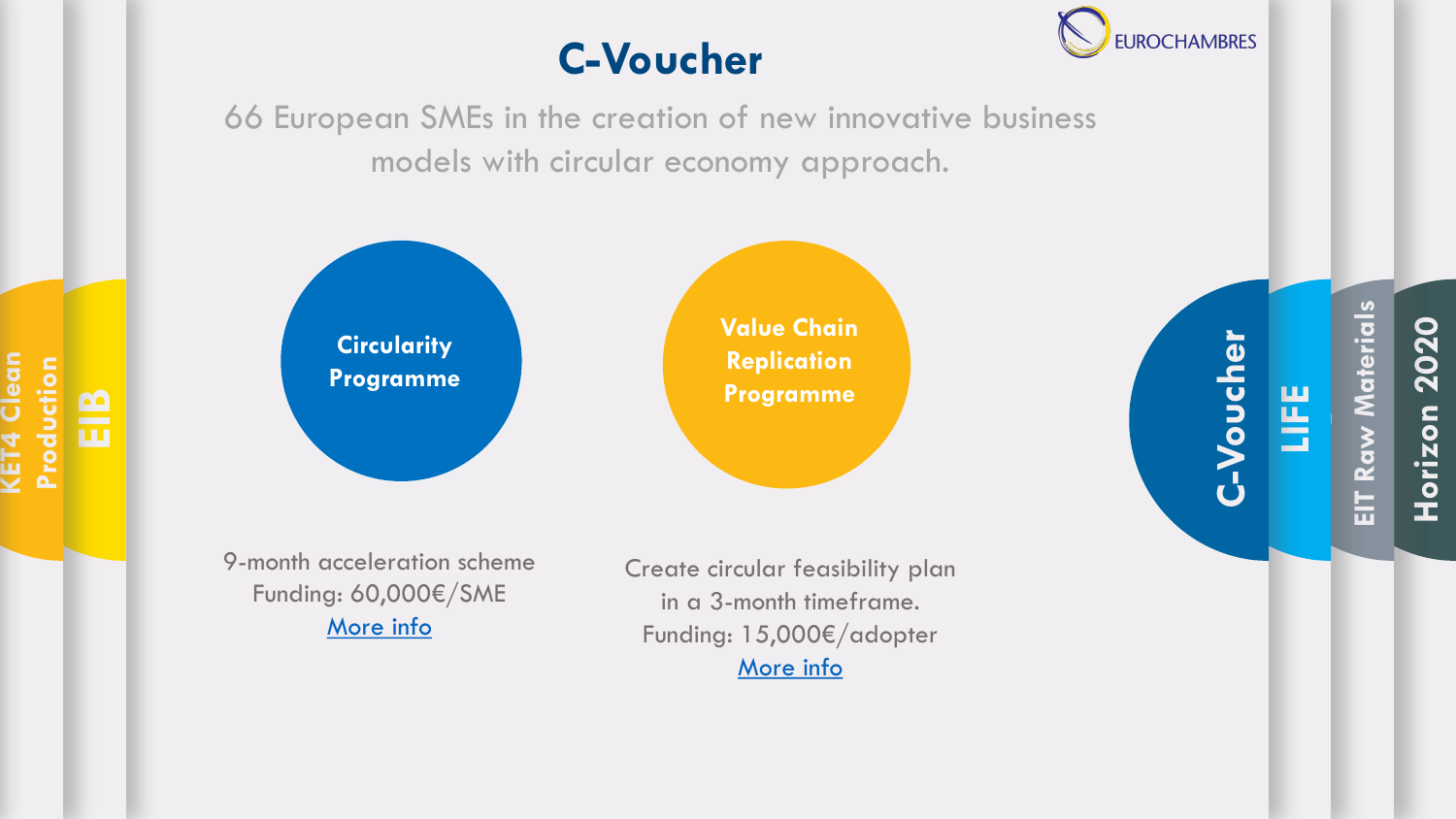

## **European Investment Bank (EIB)**

EIB offers interesting lending, blending and venture capital opportunities. Initiatives targeting specifically the Circular Economy are not available yet, but will be launched through, inter alia, the "Circular Bio Economy project". The rest of the funding opportunities listed here below accept projects from a wide range of sectors, Circular Economy included. [Contact E](https://www.eib.org/en/infocentre/contact/offices/index.htm)IB national representation offices.

> including those [operating under EFSI](http://www.eif.org/what_we_do/efsi/equity-deals.pdf) equity.

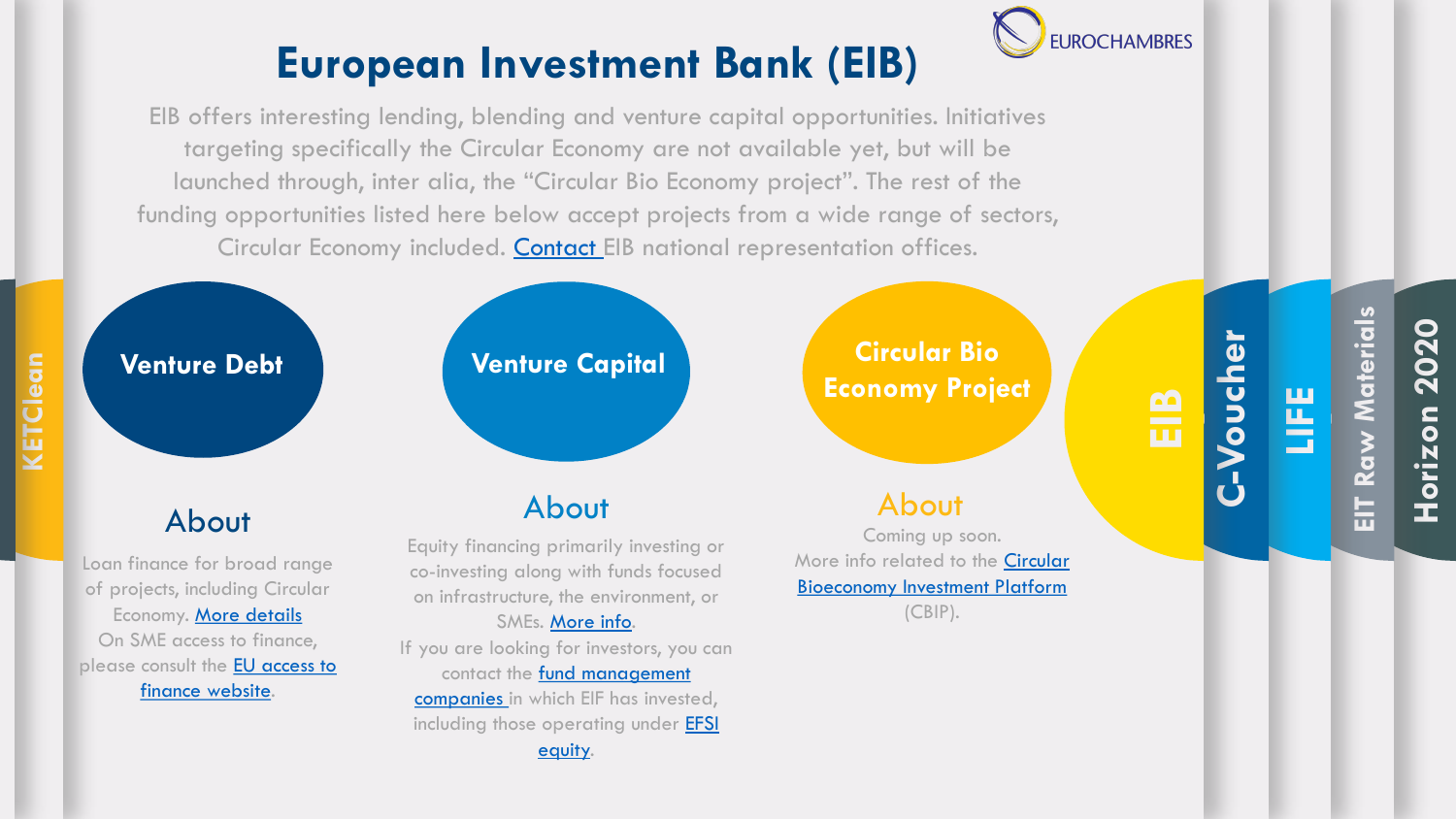

## **KET4 Clean Production**



**Further funds**

**LANTION LOTION** 

#### Microgrants for SMEs

Micro Grants are offered for small and medium -sized enterprises (SMEs) which aim to integrate key enabling technologies (KET) to solve clean production challenges. Focus is on upgrading production processes.

### Funding Available

Funding available: up to 50,000€ per SME.

Deadline 29 April 2020

#### Registration

Registration and Guide for Applicants can be downloaded [here](https://www.ket4sme.eu/micro-grants).

**KET4 Clean**  KET4 Clean **Production EIB** **Horizon 2020**

**EIT Raw Materials** 

는

Raw Materials

**LIFE**

**C-Voucher**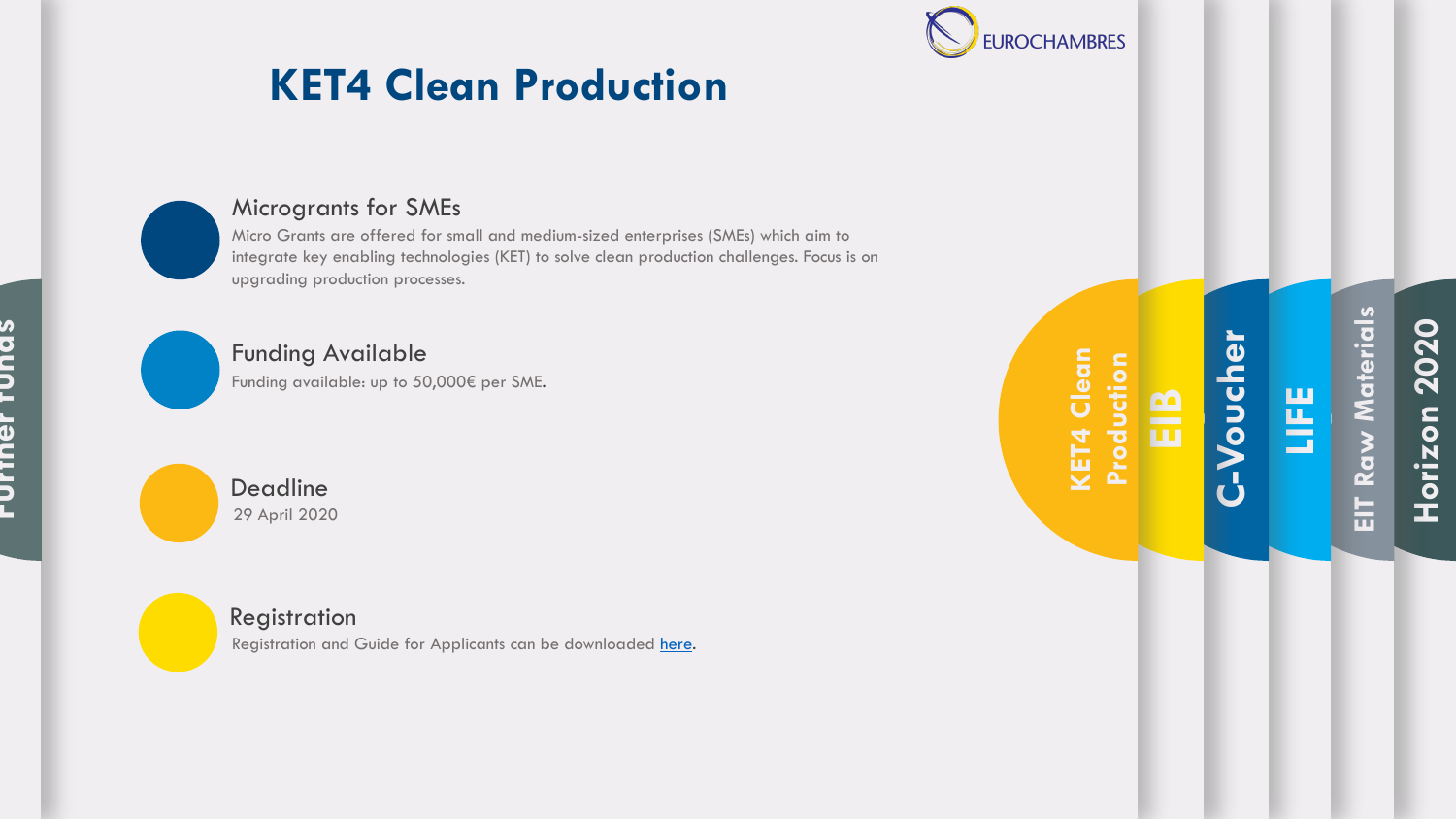

### **Further Funds**

**Access to Finance**

**European Regional Development Fund (ERDF)**

**Competitiveness of Enterprises and SMEs (COSME)**

Overarching list of loan and venture capital opportunities in each European country. Further information [here](https://europa.eu/youreurope/business/finance-funding/getting-funding/access-finance/). Regional funding can be of great support to any company. This is for companies to look for funding opportunities through the regional funding mechanism. Further information [here.](https://ec.europa.eu/regional_policy/en/funding/erdf/)

The program eases access to finance and loan guarantees, reduces the administrative burden, and guides SMEs to new markets. Further information [here](https://ec.europa.eu/easme/en/cosme/cosme-funding-opportunities).

Further Funds **Further Funds Clean**  Prod **Horizon 2020**

**EIT Raw Materials** 

듄

Raw Materials

**LIFE**

**C**

**EIB**

**KET4Production**

**-Voucher**